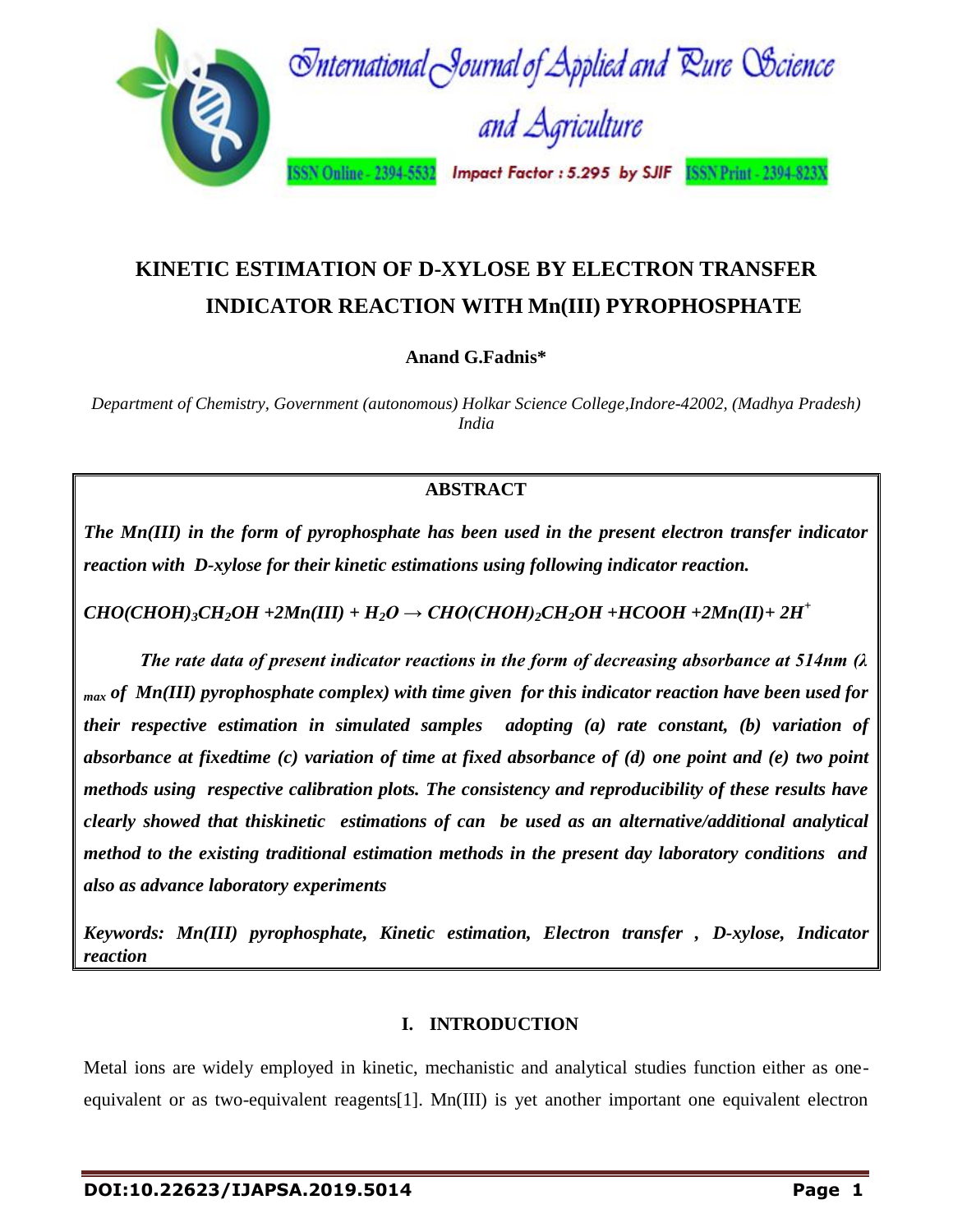#### *International Journal of Applied and Pure Science and Agriculture (IJAPSA) Volume 05, Issue 10, [October-2019] e-ISSN: 2394-5532, p-ISSN: 2394-823X*

transfer reagent used in kinetic and mechanistic studies ofmonosaccharides/alditols in the past[2,3]. The Mn(III) in the form of pyrophosphate has been used in the present indicator reaction with D-xylose for the its kinetic estimation .

#### **II. EXPERIMENTAL**

The Mn(III) pyrophosphate complex was prepared immediately before its use by the reaction of  $KMnO<sub>4</sub>$ with excess of  $MnSO_4$  and  $HClO_4$  at room temperature according to thestoichiometry.(equ,1)

$$
MnO4^{-} + 4Mn^{+2} + 8H^{+} \rightarrow 5Mn^{+3} + 4H2O \tag{1}
$$

The Mn(III) pyrophosphate complex present as different pH dependent reactive species which react with D-xylose molecule to form a complex by displacing one of the pyrophosphate ligand which then disproportionate to produce lower aldose and formic acid by free radical mechanism [2,3].The simplified present indicator reaction can be shown as in equation (2).

#### $CHO(CHOH_3CH_2OH+2Mn(III)+H2O \rightarrow CHO(CHOH_2CH_2OH+HCOOH+2Mn(II)+2H<sup>+</sup>(2)$

The kinetic/rate data of present indicator reactions in the form of decreasing absorbance at 514nm ( $\lambda$ ) max of Mn (III) pyrophosphate complex) with time have been obtained by using Shimadzu Pharmaspec-UV-1700 under the varying pseudo first order experimental conditions. The disappearance of Mn(III) with time is given as in Eq.3

- d 
$$
[Mn(III)]/ dt = ks[Mn(III)][D-xylose]
$$
 [HClO<sub>4</sub>][free pyrophosphate] =  $k_{obs}$  [Mn(III)] (3)

### **III. RESULTS AND DISCUSSIONS**

The results of variations of  $k_{obs}$ , the pseudo first order rate constants with initial concentrations of respective D-xylose is uniformly first order and are given in tables 1, thus suitable for the kinetic estimation of D-xylose in the concentration range employed. In other kinetic runs it was observed that the values of  $k_{obs}$  increases proportionately with [HClO<sub>4</sub>] and decreases with [free pyrophosphate]. The rate data of table 1 has been used for estimation in simulated sample of D-xylose by following the procedure adopted in the earlier reports [4,5]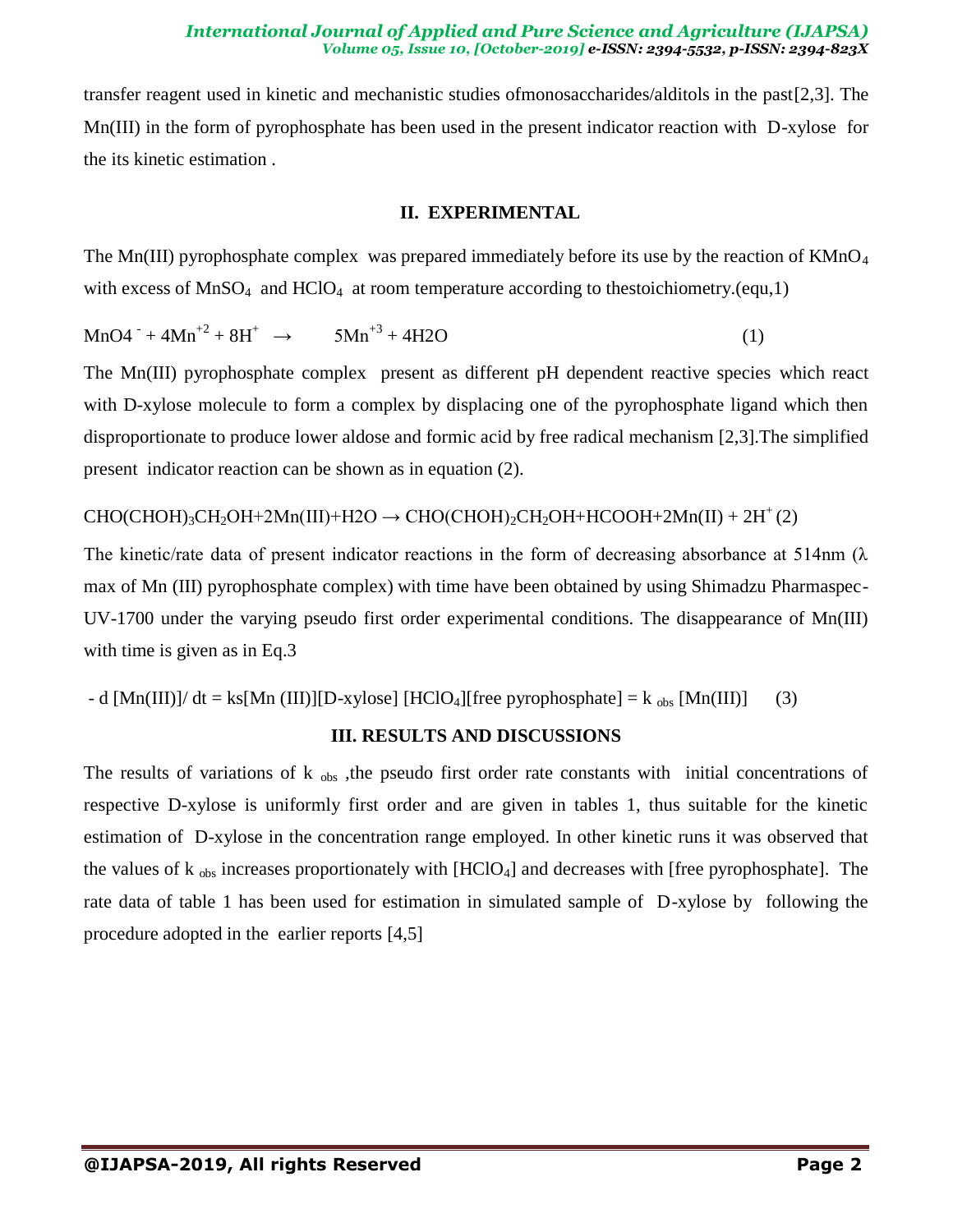#### **TABLE -1**

### **VARIATION OF ABSORBANCE WITH D-XYLOSE CONCENTRATION**

 $10^3$ [Mn(III)] = 0.50 mol dm<sup>-3</sup>

 $[HCIO_4] = 0.731 \text{ mol dm}^{-3}$ 

Temperature =  $313 \pm 0.5$  K  $\lambda$  = 514 nm

| 10 <sup>2</sup>  |           |            |            |            |            |            |            |            |            |
|------------------|-----------|------------|------------|------------|------------|------------|------------|------------|------------|
| Time             |           |            |            |            |            |            |            |            |            |
|                  | 0.50      | 0.75       | 1.25       | 1.50       | 1.75       | 2.25       | 2.50       | simulated  | simulated  |
|                  |           |            |            |            |            |            |            | $-1$       | $-2$       |
| (sec.)           |           |            |            |            |            |            |            |            |            |
| $\boldsymbol{0}$ | 0.602     | 0.602      | 0.602      | 0.602      | 0.602      | 0.602      | 0.602      | 0.602      | 0.602      |
| 3                | 0.552     | 0.544      | 0.520      | 0.498      | 0.486      | 0.457      | 0.440      | 0.535      | 0.477      |
| 6                | 0.509     | 0.490      | 0.450      | 0.425      | 0.402      | 0.352      | 0.324      | 0.470      | 0.381      |
| 9                | 0.469     | 0.443      | 0.386      | 0.357      | 0.327      | 0.260      | 0.230      | 0.411      | 0.293      |
| 12               | 0.427     | 0.398      | 0.333      | 0.297      | 0.263      | 0.196      | 0.172      | 0.362      | 0.225      |
| 15               | 0.387     | 0.356      | 0.284      | 0.244      | 0.218      | 0.158      | 0.136      | 0.316      | 0.190      |
| 18               | 0.348     | 0.319      | 0.249      | 0.206      | 0.184      | 0.126      | 0.106      | 0.283      | 0.157      |
| 21               | 0.315     | 0.289      | 0.219      | 0.174      | 0.153      | 0.096      | 0.078      | 0.255      | 0.124      |
| 24               | 0.283     | 0.259      | 0.189      | 0.142      | 0.123      | 0.070      | 0.054      | 0.226      | 0.096      |
| 27               | 0.256     | 0.231      | 0.164      | 0.121      | 0.103      | 0.052      | 0.040      | 0.197      | 0.077      |
| 10 <sup>5</sup>  | 29.68     | 34.72      | 48.87      | 59.64      | 67.32      | 90.23      | 101.4      | 41.49      | 77.27      |
| $k_{obs.}$       | $\pm 0.2$ | $\pm 0.03$ | $\pm 0.01$ | $\pm 0.05$ | $\pm 0.02$ | $\pm 0.06$ | $\pm 0.09$ | $\pm 0.03$ | $\pm 0.07$ |
| $(s^{-1})$       |           |            |            |            |            |            |            |            |            |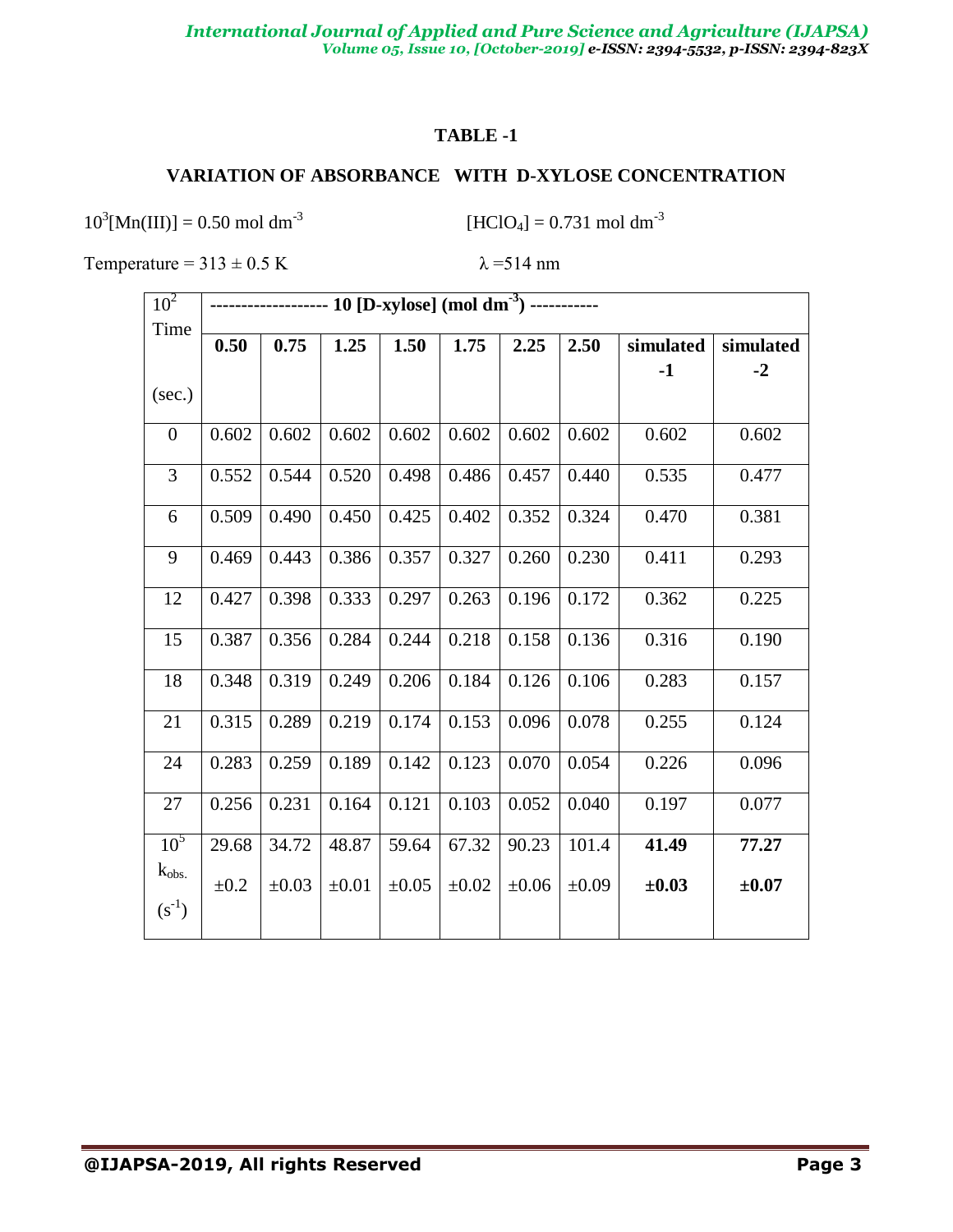### **Kinetic estimation of D-Xylose**

### **(A) Rate Constant Method**



**Regression Equation**10<sup>5</sup> k <sub>obs.</sub> = 36.312 [D-xylose] +7.233 Corr. Coeff. = 0.98

### **Results:**

| 10 [simulated -1] $\pmod{dm^{-3}}$ | $0.96$ (Calculated): $1.00$ (Actual) |
|------------------------------------|--------------------------------------|
| 10 [simulated -2] (mol $dm^{-3}$ ) | $1.94$ (Calculated): $2.00$ (Actual) |

### **(B &C ) Fixed Time And Fixed Absorbance Method**

| $10$ [D-xylose]  | Absorbance at fixed $10^{-2}$ time |       | $10^{-2}$ time(sec)at |       |
|------------------|------------------------------------|-------|-----------------------|-------|
| $\pmod{dm^{-3}}$ | (sec)                              |       | fixedabsorbance       |       |
|                  | 6                                  | 12    | 0.4                   | 0.3   |
| 0.50             | 0.509                              | 0.427 | 15.60                 | 22.20 |
| 0.75             | 0.490                              | 0.398 | 11.70                 | 20.10 |
| 1.25             | 0.450                              | 0.333 | 8.25                  | 14.70 |
| 1.50             | 0.425                              | 0.297 | 7.05                  | 11.85 |
| 1.75             | 0.402                              | 0.263 | 6.00                  | 10.20 |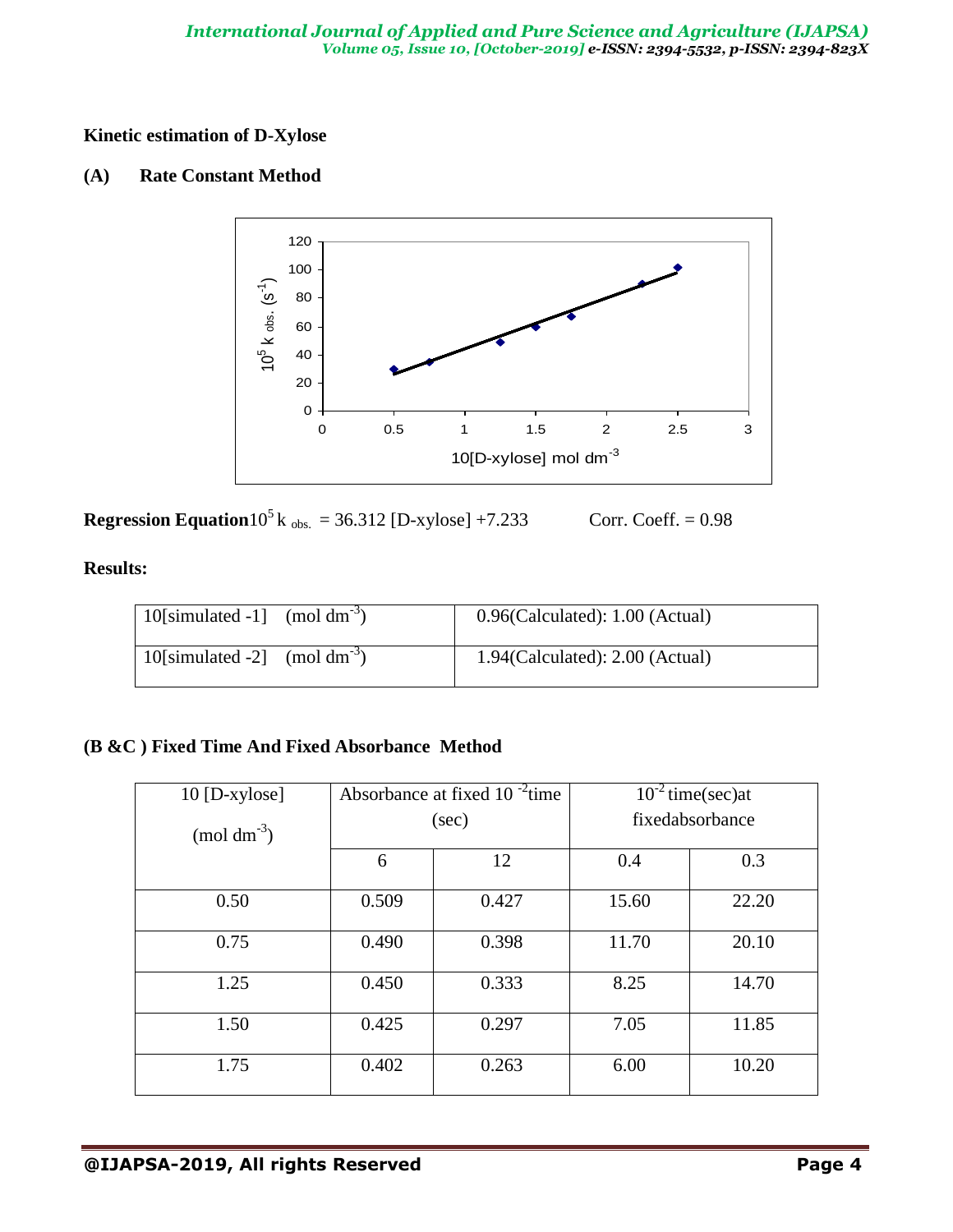#### *International Journal of Applied and Pure Science and Agriculture (IJAPSA) Volume 05, Issue 10, [October-2019] e-ISSN: 2394-5532, p-ISSN: 2394-823X*

| 2.25                              | 0.352 | 0.196 | 4.65  | 7.80  |
|-----------------------------------|-------|-------|-------|-------|
| 2.50                              | 0.324 | 0.172 | 4.05  | 6.00  |
| Simulated-1                       | 0.470 | 0.362 | 10.50 | 16.50 |
| 10[simulated -1](mol<br>$dm^{-3}$ | 1.03  | 1.04  | 1.04  | 1.08  |
| simulated -2                      | 0.381 | 0.225 | 5.25  | 8.70  |
| 10[simulated -2](mol<br>$dm^{-3}$ | 1.95  | 2.15  | 2.05  | 2.01  |





### Absorbance at fixed  $10^{-2}$ time

Time at fixed absorbance

### **Regression Equations**

| A <sub>600</sub> = -0.1832 [D-xylose] + 1.336 | Corr. Coeff. $= 0.99$ |
|-----------------------------------------------|-----------------------|
| A $_{1200}$ = -0.2455 [D-xylose] + 1.289      | Corr.Coeff. $= 0.99$  |
| $t_{0.4}$ = -1.9132 [D-xylose] + 5.473        | Corr.Coeff. $= 0.97$  |
| $t_{0.3}$ = - 4.273 [D-xylose] + 12.837       | Corr.Coeff. $= 0.96$  |

### **Results:**

| (Fixed Time Method)                       |                                             |
|-------------------------------------------|---------------------------------------------|
| 10 [simulated -1] (mol dm <sup>-3</sup> ) | $1.05 \pm 0.02$ (Calculated): 1.00 (Actual) |
| 10 [simulated -2] (mol dm <sup>-3</sup> ) | $2.07 \pm 0.07$ (Calculated): 2.00 (Actual) |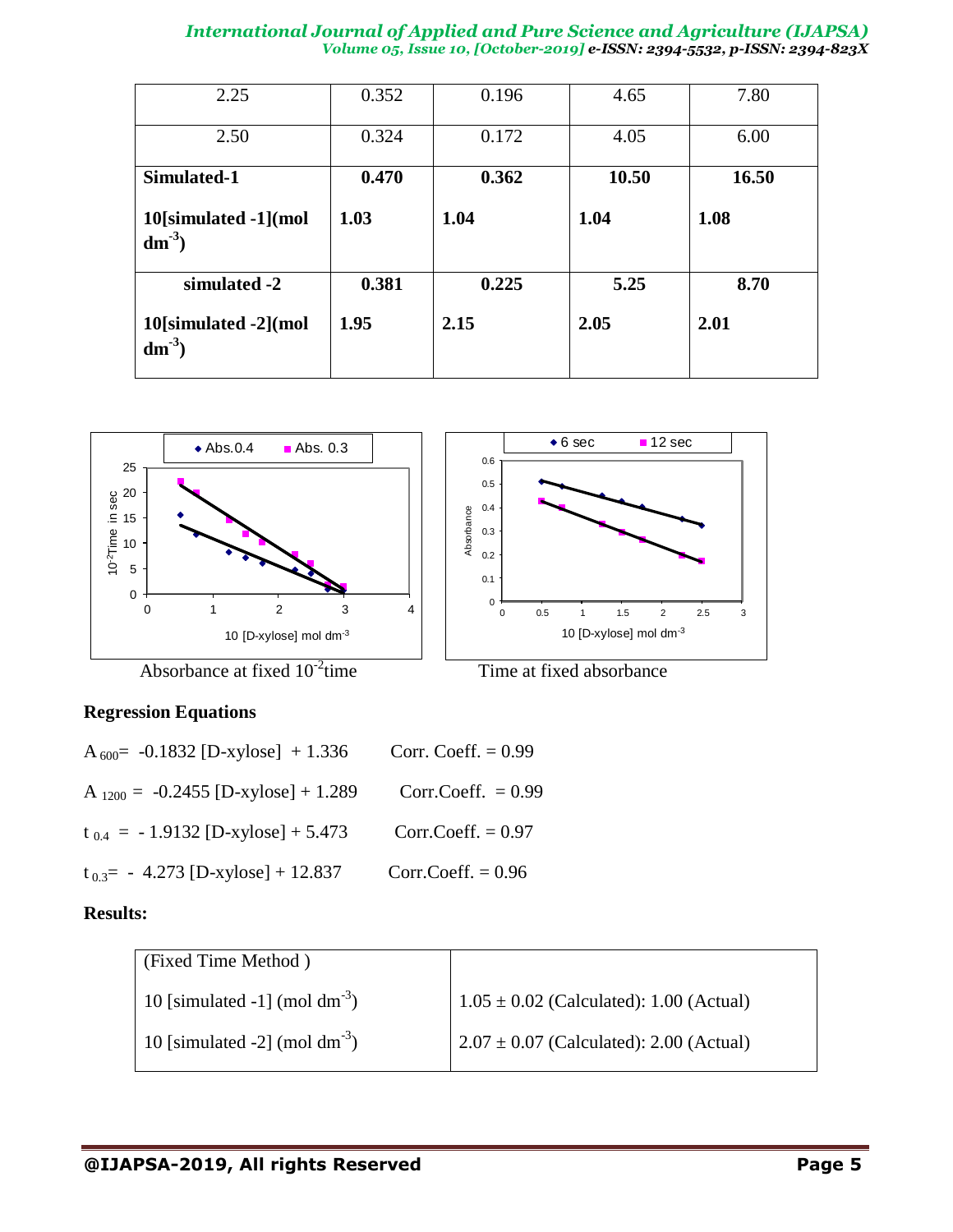#### *International Journal of Applied and Pure Science and Agriculture (IJAPSA) Volume 05, Issue 10, [October-2019] e-ISSN: 2394-5532, p-ISSN: 2394-823X*

| (Fixed Abs. Method)                       |                                             |
|-------------------------------------------|---------------------------------------------|
| 10 [simulated -1] (mol dm <sup>-3</sup> ) | $1.03 \pm 0.3$ (Calculated): 1.00 (Actual)  |
| 10 [simulated -2] (mol dm <sup>-3</sup> ) | $2.09 \pm 0.03$ (Calculated): 2.00 (Actual) |

### **(D) One Point Method**

| $10^{-2}$ Time |       |       | 10 [D-xylose] (mol $dm^{-3}$ ) | $\rightarrow$ simulated -1<br>$-10[D-xylose] = 1.5 \text{ mol dm-3}$<br>simulated -2 |
|----------------|-------|-------|--------------------------------|--------------------------------------------------------------------------------------|
| (sec.)         | 1.00  | 1.50  | 2.00                           | 0.7<br>0.6                                                                           |
| $\overline{0}$ | 0.602 | 0.602 | 0.602                          | $0.5\,$<br>0.4                                                                       |
| 3              | 0.535 | 0.498 | 0.477                          | Absorbance<br>0.3<br>0.2                                                             |
| 6              | 0.470 | 0.425 | 0.381                          | 0.1<br>$\mathbf{0}$                                                                  |
| 9              | 0.411 | 0.357 | 0.293                          | 5<br>$10$<br>15<br>20<br>25<br>30<br>0<br>$10^{-2}$ Time in sec.                     |
| 12             | 0.362 | 0.297 | 0.225                          |                                                                                      |
| 15             | 0.316 | 0.244 | 0.190                          |                                                                                      |
| 18             | 0.283 | 0.206 | 0.157                          |                                                                                      |
| 21             | 0.255 | 0.174 | 0.124                          |                                                                                      |
| 24             | 0.226 | 0.142 | 0.096                          |                                                                                      |
| 27             | 0.197 | 0.121 | 0.077                          |                                                                                      |

| <b>Fixed Absorbance</b> | $10^{-2}$ Time (sec.)            | 10[Standard]         | 10[Simulated Sample]mol                                                            |
|-------------------------|----------------------------------|----------------------|------------------------------------------------------------------------------------|
|                         |                                  | mol dm <sup>-3</sup> | dm <sup>-3</sup> C <sub>1</sub> = (t <sub>2</sub> C <sub>2</sub> /t <sub>1</sub> ) |
|                         | $t_1 = 3.3t_2 = 2.1$ $C_2 = 1.5$ |                      | $C_1 = 0.96(C_{\text{Actual}} = 1.00)$                                             |
| 0.3                     |                                  |                      |                                                                                    |
|                         | $t_1 = 1.2t_2 = 2.1$             | $C_2 = 1.5$          | $C_1 = 2.12(C_{\text{Actual}} = 2.00)$                                             |
|                         | $t_1 = 8.4t_2 = 5.1$             | $C_2 = 1.5$          | $C_1 = 0.98(C_{\text{Actual}} = 1.00)$                                             |
|                         |                                  |                      |                                                                                    |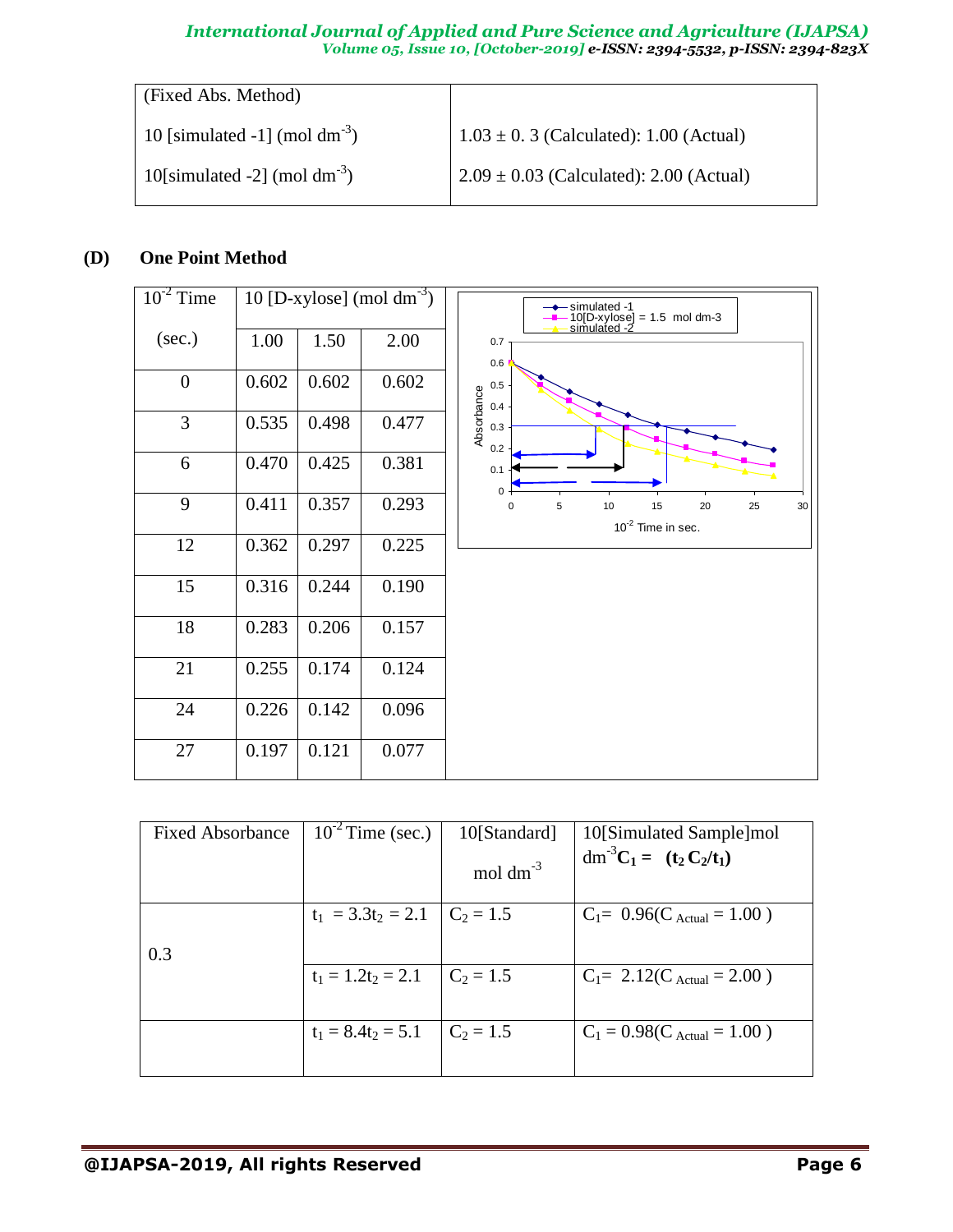| $\overline{0.4}$ | $t_1 = 3.0t_2 = 5.1$ $C_2 = 1.5$ | $C_1 = 2.05(C_{\text{Actual}} = 2.00)$ |
|------------------|----------------------------------|----------------------------------------|
|                  |                                  |                                        |

**Results:**

| 10[simulated -1] $\pmod{dm^{-3}}$         | $1.04 \pm 0.02$ (Calculated): 1.00 (Actual) |
|-------------------------------------------|---------------------------------------------|
| 10 [simulated -2] (mol dm <sup>-3</sup> ) | $2.06 \pm 0.04$ (Calculated): 2.00 (Actual) |

### **(E) TWO POINT METHOD**



| $10^{-2}$ Fixed Time | Absorbance $\Delta A$ | 10[Standard]  | 10[Simulated Sample]                   |
|----------------------|-----------------------|---------------|----------------------------------------|
| (sec.)               |                       | mol $dm^{-3}$ | mol $dm^{-3}$                          |
|                      |                       |               | $C_1 = (\Delta A_1 C_2 / \Delta A_2)$  |
|                      | $\Delta A_1 = 0.175$  | $C_2 = 1.5$   | $C_1 = 1.05(C_{\text{Actual}} = 1.00)$ |
| 6                    | $\Delta A_2 = 0.249$  |               |                                        |
|                      | $\Delta A_1 = 0.343$  | $C_2 = 1.5$   | $C_1 = 2.07(C_{\text{Actual}} = 2.00)$ |
|                      | $\Delta A_2 = 0.249$  |               |                                        |
|                      | $\Delta A_1 = 0.288$  | $C_2 = 1.5$   | $C_1 = 1.07(C_{\text{Actual}} = 1.00)$ |
| 12                   | $\Delta A_2 = 0.403$  |               |                                        |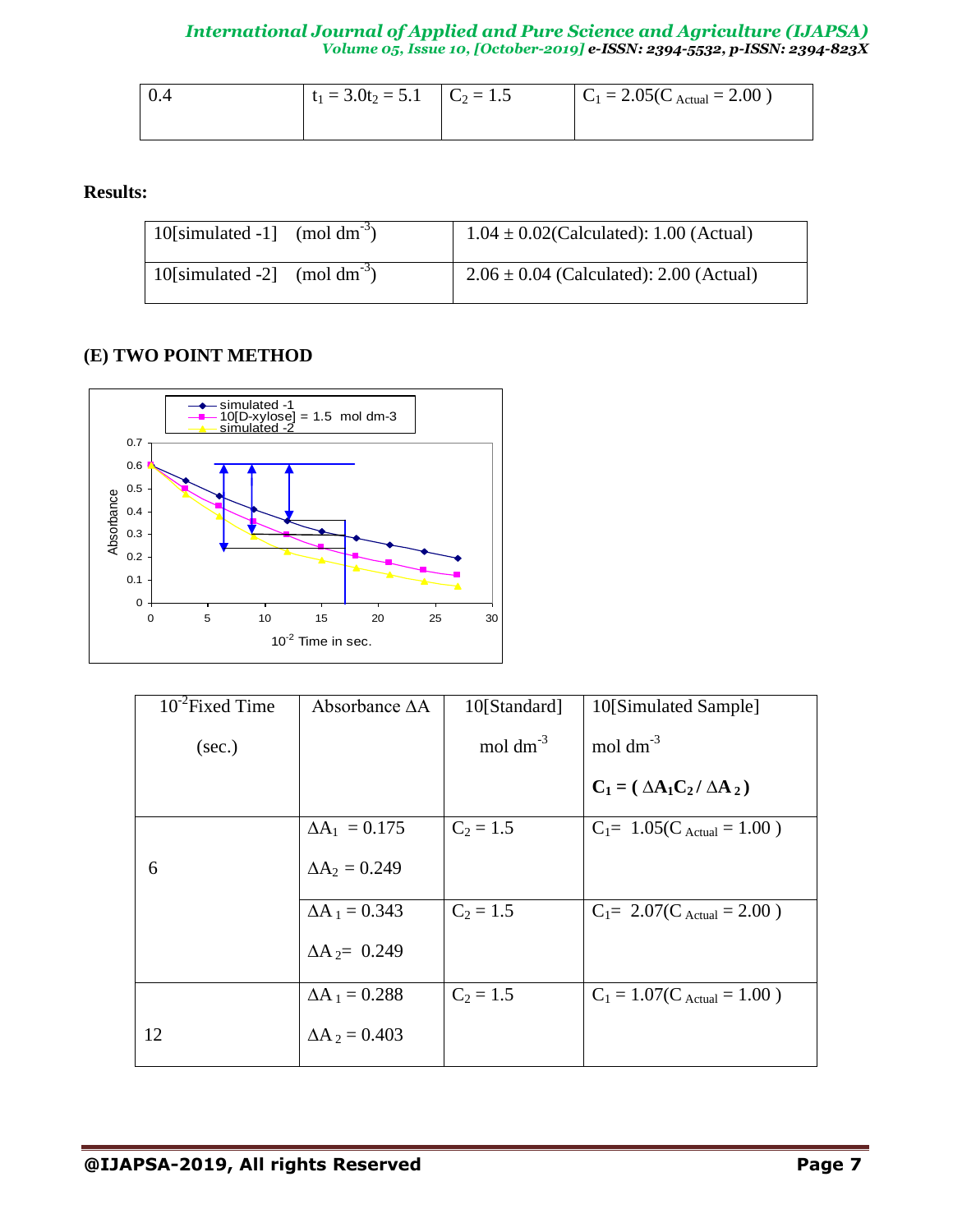| $\Delta A_1 = 0.561$ | $C_2 = 1.5$ | $C_1 = 2.09$ (C <sub>Actual</sub> = 2.00) |
|----------------------|-------------|-------------------------------------------|
| $\Delta A_2 = 0.403$ |             |                                           |

**Results:**

| 10 [simulated -1] $\pmod{dm^{-3}}$ | $1.07 \pm 0.01$ (Calculated): 1.00 (Actual) |
|------------------------------------|---------------------------------------------|
| 10 [simulated -2] $\pmod{dm^{-3}}$ | $2.04 \pm 0.04$ (Calculated): 2.00 (Actual) |

All these results of estimations of D-xylose has been summarized in the table -2

### **TABLE -2**

## **Summary of Kinetic Estimation of D-xylose by Electron Transfer Reaction with Mn(III) Pyrophosphate**

|                  |                          | Concentration of Simulated Samples (mol dm <sup>-3</sup> ) |                           |                            |                          |                          |                 |
|------------------|--------------------------|------------------------------------------------------------|---------------------------|----------------------------|--------------------------|--------------------------|-----------------|
| Tabl<br>e<br>No. |                          | (Rate<br>constant<br>method)                               | (Fixed<br>Time<br>method) | (FixedA)<br>bs.<br>method) | (One<br>point<br>method) | (Two<br>point<br>method) | Average         |
|                  |                          | A                                                          | B                         | $\mathcal{C}$              | D                        | E                        |                 |
| $\mathbf{1}$     | $10^2$ [simulated-<br>1] | 0.96                                                       | 1.05                      | 1.03                       | 1.04                     | 1.07                     | $1.03 \pm 0.03$ |
|                  | $10^2$ [simulated-<br>2] | 1.94                                                       | 2.07                      | 2.09                       | 2.06                     | 2.04                     | $2.04 \pm 0.04$ |